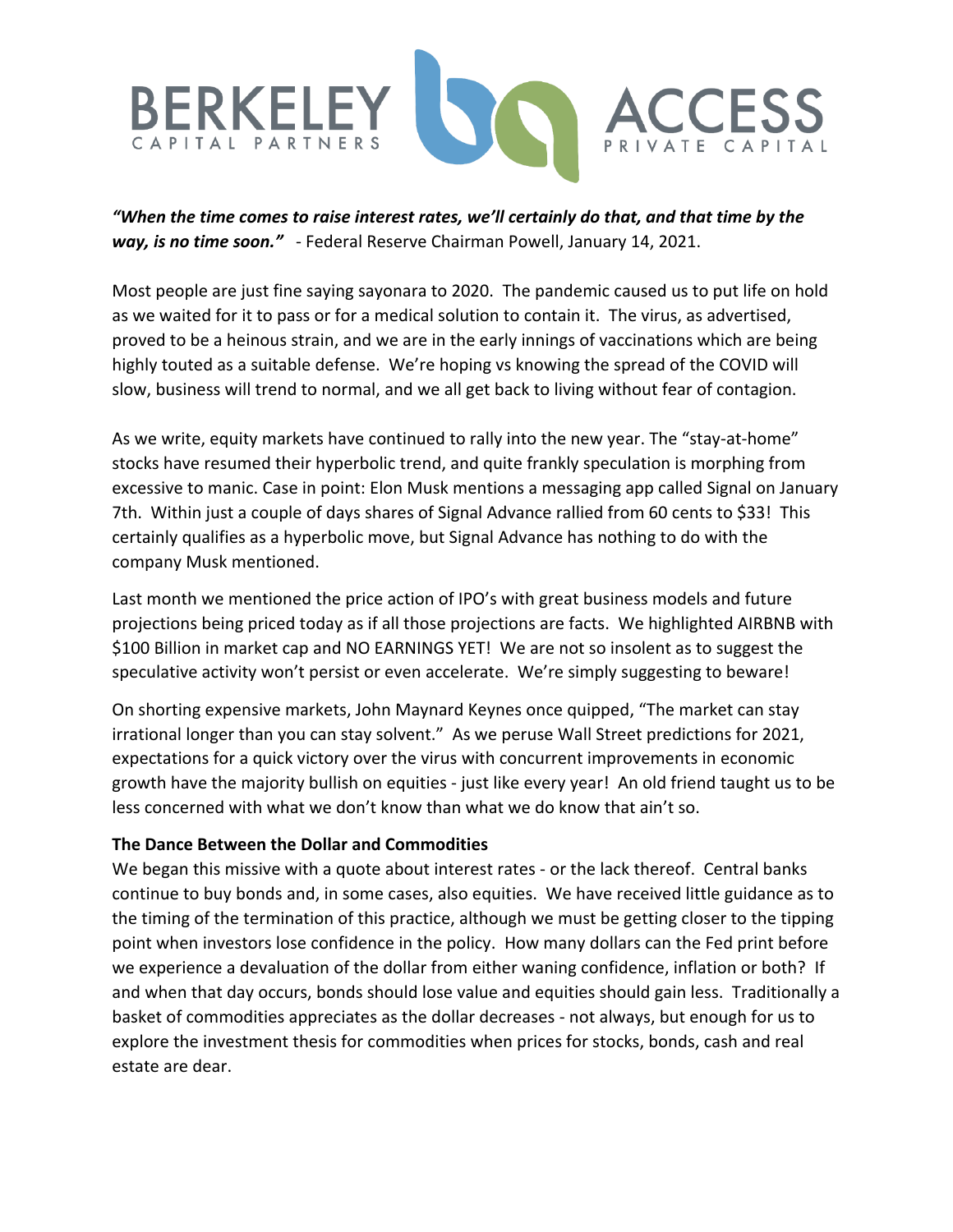The following graph illustrates the price for a basket of commodities over the past twenty years.



**Source: Yardeni.com**

Unlike the chart for equities, commodities continue to trade significantly below the 2008 highs. Apart from some metals used to build EV batteries and solar equipment most commodities, especially those related to carbon energy sources, have been decimated.

Understanding the pricing for commodities is rather easy. When demand exceeds supply, prices rise. As prices rise, suppliers rush to produce more - often to extremes and to the point when supply exceeds demand and prices fall. As prices fall to or below production costs, suppliers begin to produce less or exit the business. And the cycle starts anew.

Certainly, other macro factors influence commodity pricing. Economic growth and population growth create benign conditions. And then there is the strength (or weakness) of the US dollar exerting an interesting and fairly consistent pressure on prices. As the dollar appreciates, the purchasing power of competing currencies diminishes, lowering commodity demand. As the dollar depreciates, the purchasing power of competing currencies improves, strengthening commodity demand.

As we have argued in earlier missives, the unintended consequence of a decade of printing money with no definite end in sight could be significant downward pressure on the dollar. If we look at the movement of the dollar, you will observe that the positive bounce off the 2020 low for the CRB Index is accompanied by a 10% drop in the dollar index.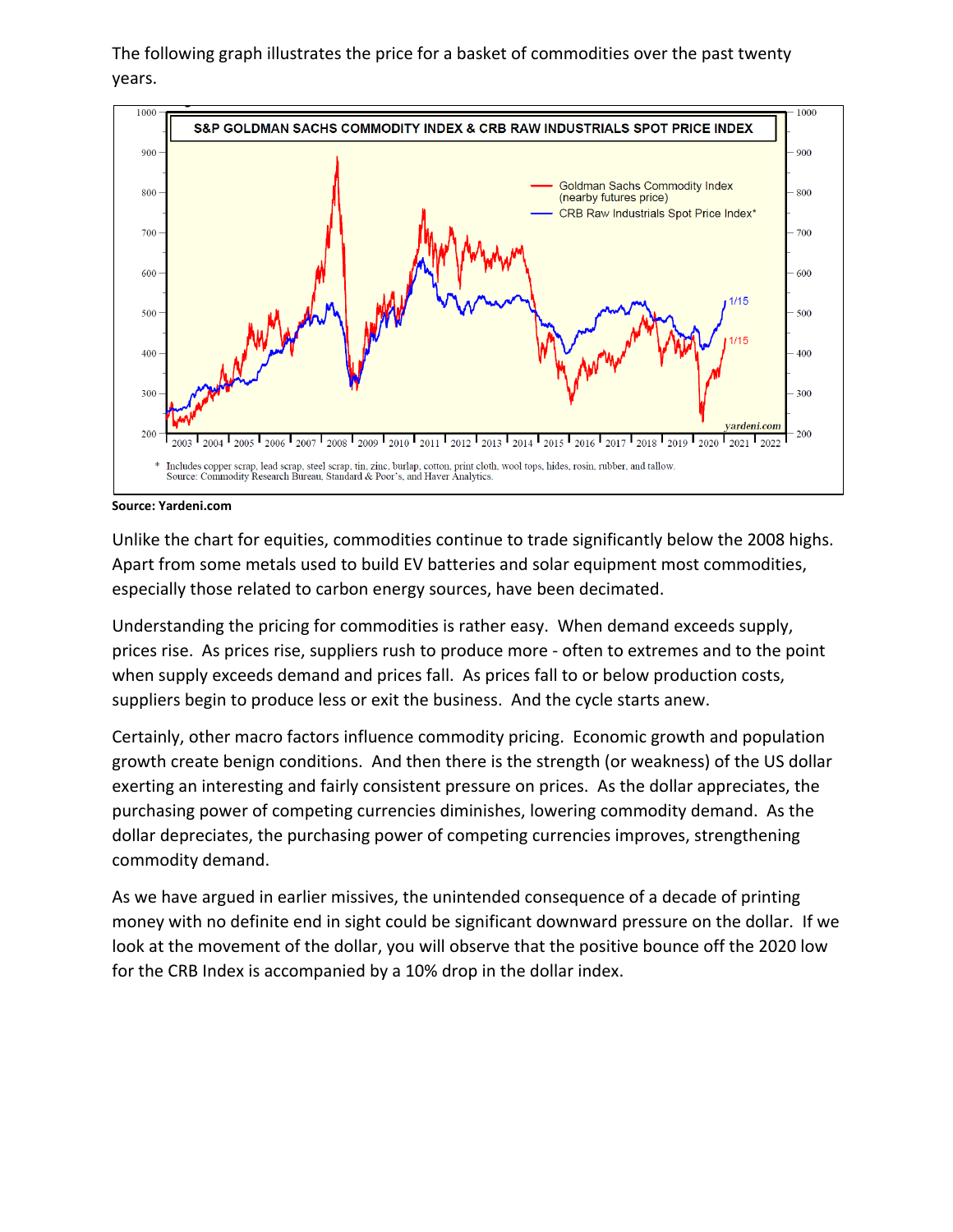

**Source: Marketwatch.com**

#### **The Population Impact**

Fifty years ago, the global population totaled 3,700,437,046. Today it has more than doubled to 7,794,798,739 and is projected to grow to 9,735,033,990 by 2050.



**Source: ourworldindata.com**

The important long-term problem is how do we feed, clothe and house three times as many people with the same resources? In 2050 The same unit of land will need to satisfy three times the needs of those it satisfied in 1970. The answers to population growth thus far have included improved productivity, conservation, improved distribution, diminished spoilage, genetic engineering, and the advent of alternative energy sources. We should note here that a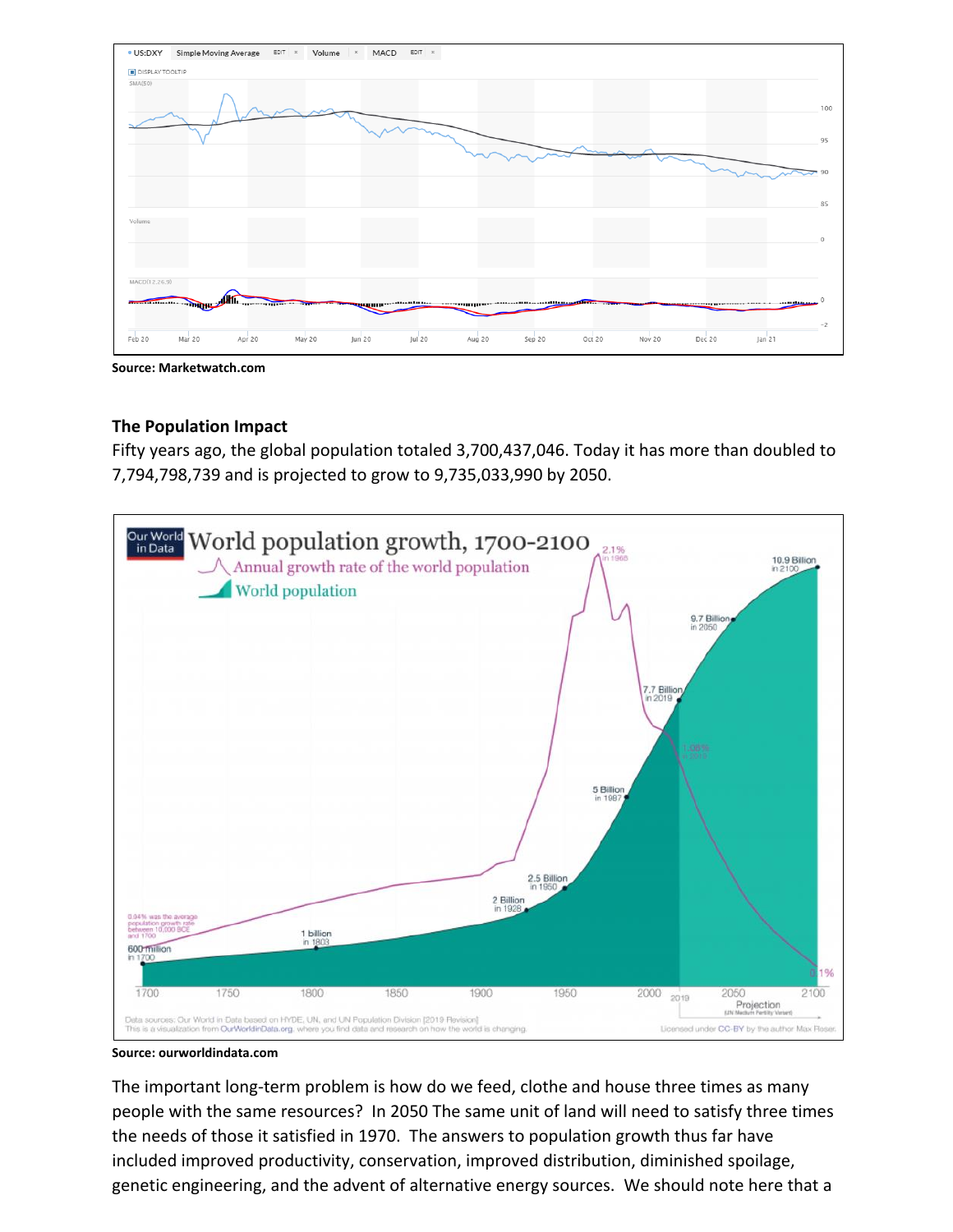significant contribution to population growth has been the fact we are living longer. World median age in 1970 was 22. Today it's 31 and in 2050 it's estimated to be 36. The benefits of longer healthier living are not equally distributed however, as the World Bank estimates 2 billion people still live in poverty (half in extreme poverty) and an overwhelming percentage abide in sub-Saharan Africa. We are aware of the political discussions to alleviate conditions of poverty and while we chose to not comment on political remedies, we will simply remark that improvements inevitably will require those who supply our commodity needs will need to produce more – much more.

## **Carbon Derived Energy Sources - Down But Not Out**

Energy production has morphed into the most polarizing political football of our time. Carbon derived energy sources have been responsible for driving the engine of economic growth for the past century. But many will argue that it's done so at the expense of our environment. Don't worry, we are not taking a side in this writing, only suggesting the argument over the benefit vs environmental costs of carbon energy sources will occupy the halls of Congress for decades to come. Courtesy of Jeremy Grantham, the chart below (chart 4) shows historical CO2 levels in our atmosphere.



**Source: Climate.gov**

200-300 parts per million of carbon dioxide is considered perfect as Grantham frames CO2 at these levels "the perfect greenhouse gas." Too little and you get frigid temperatures. Too much and you get global warming. In 2019 CO2 levels were at 419 parts per million. And yes, average temperatures did rise several degrees over the past century. Again, we are not taking sides on this issue. Our job as an agent for your wealth is to simply identify the trends and find ways to capitalize on them.

As discussed last month, carbon equities fared poorly during the Trump administration while alternative energy investments attracted money. Upon inauguration, Biden immediately suspended the Keystone XL pipeline project. Is this order simply symbolic or the fist volley in a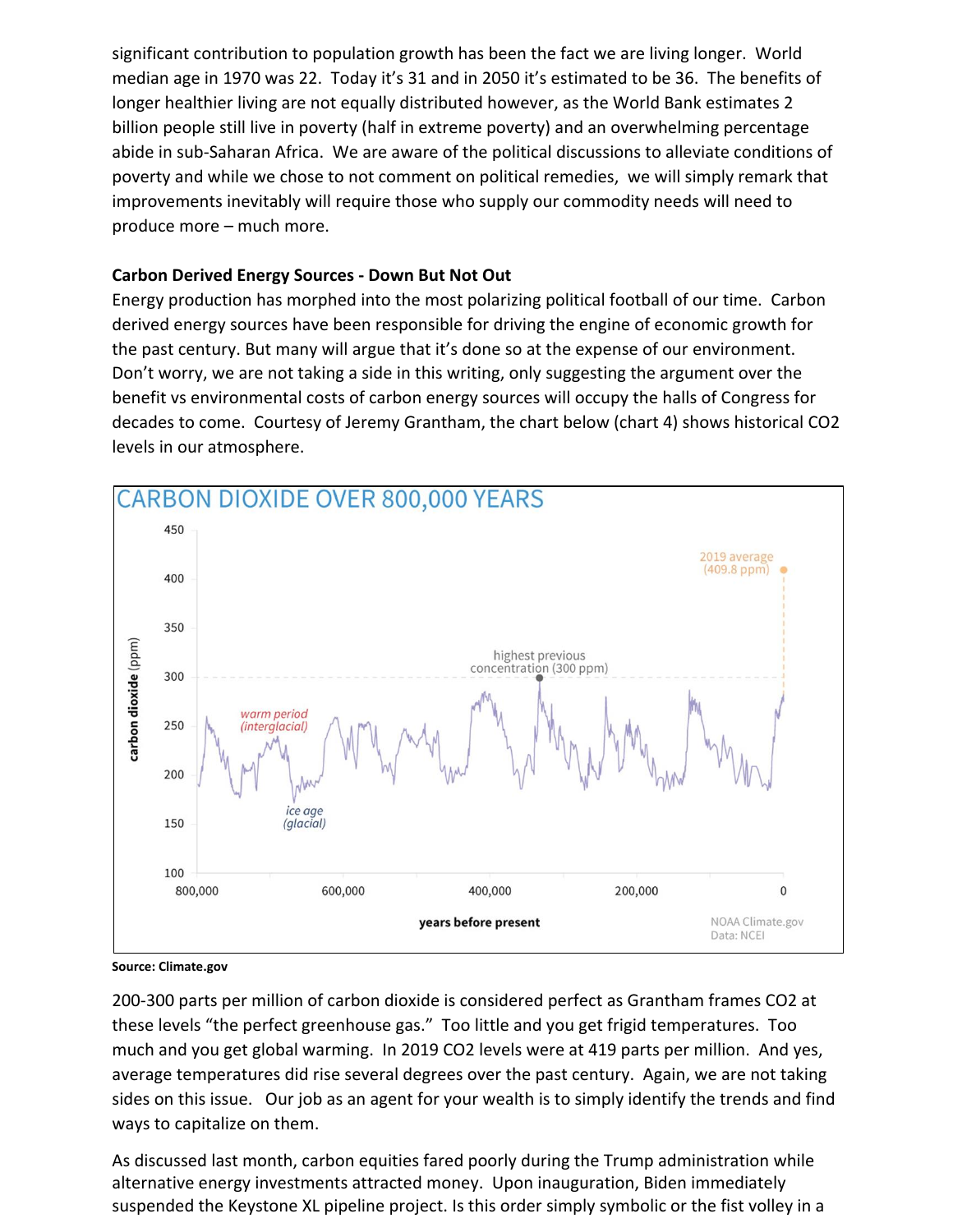war on carbon? Regardless, carbon energy production in the US will be more encumbered. That will raise prices unless the growth in alternative energy sources dramatically reduces demand for carbon. As you can see, that's not likely anytime soon.



The following graph of global energy production had us do a double take. Only 5% of global energy consumption in 2019 came from renewables!

According to The International Energy Agency "rising income, urbanization, and improved access to electricity will lead to a 79% increase in electricity generation by 2050. Our investment posture on energy is quite positive. The size of the market will grow (almost double) and the political will and pressure toward Green energy (right or wrong) will benefit the companies that can navigate these conditions.

# *"Water, water, everywhere, nor any drop to drink"* **- Rime of The Ancient Mariner**

Most of the worlds water supply is held in the oceans. Only a small percentage of the world's fresh water supply is in rivers, lakes and aquifers. Few countries have a surplus and the US is especially blessed to be one of them. However, that blessing is diminishing.

On average, we each use 80 to 100 gallons of water every day. If you live with us in Georgia, the price we pay for water is benign and except for the occasional drought, we consume it as such. But for much of the world, water scarcity is a daily problem. Pollution, drought and flooding, irrigation inefficiencies, aquifer collapses, inconsistent weather patterns and growing populations are blamed for the scarcity. 70% of the world is subject to drought conditions at some point every year. 500 million people live permanently under drought conditions. Wars over water are possible. In Georgia we battled Florida and Alabama just a few years ago as we

**Source: BP Statistical Review 2020**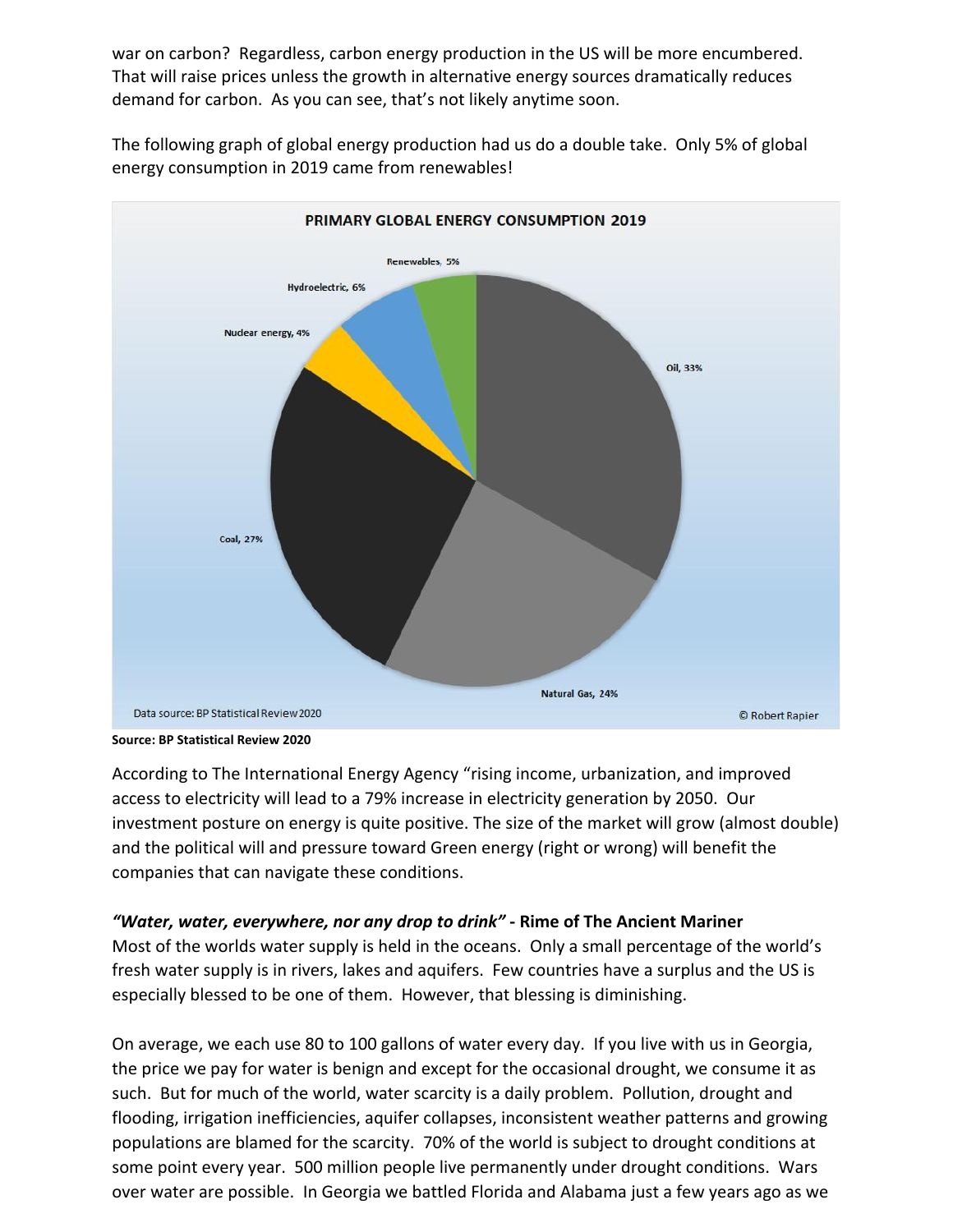suffered drought here while the Core of Engineers depleted our existing water supply to the benefit of the mussels in the Gulf. Water levels in Lake Lanier dropped twenty-five feet south of full pool. But oh boy were those mussels tasty!

Solutions to water scarcity include desalination, improvements in irrigation, rainwater collection, conservation measures and devices, and refilling aquifers. The following graph measures the growth of desalination.



**Source: Yale Environment 360**

We have been arguing the case for water investments for some time without providing investment solutions which we think adequately represent the opportunities we see. We're still looking!

# **Farmland – Producing More From Less**

Any current discussion on scarcity should include farming. Much of the world and even too many in this country suffer from malnutrition or even worse, starvation. Some of the misfortune lies in the unequal distribution of productive farming environments as articulated in Thomas Sowell's book "*Wealth, Poverty, And Politics* ." In it he suggests "The fundamental reality of any civilization must be its geographical cradle." Geographies with access to water, temperate climate, fertile land and abundant natural resources favors those so blessed over those without. The US is obviously one of the blessed! Those living in Siberia, Sahara, and many other parts of Africa are not. Unfortunately, arable land is on the decline. Reasons include poor farming practices, flooding, drought and irrigation issues, and alternative land uses (think civilization growth worldwide in fertile river valleys - in Atlanta that's a new subdivision on the Chattahoochee River). Add to that the growing demand for land to used for protein farming both in established and emerging economies – and it's a bad omen for pigs!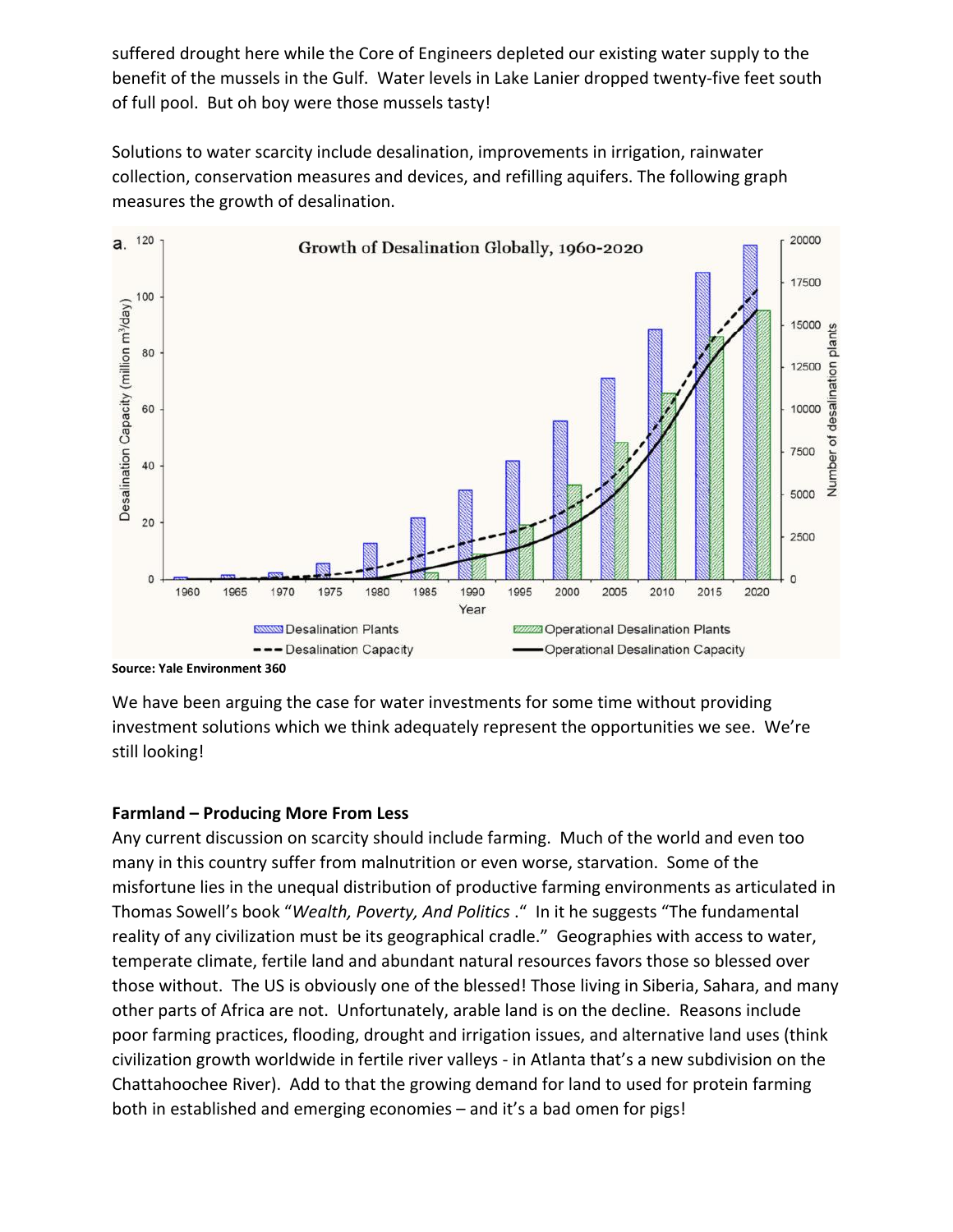

**Source: Statista**

The following chart shows an approximate breakdown of land use around the world.



**Source: ourworldindata.com**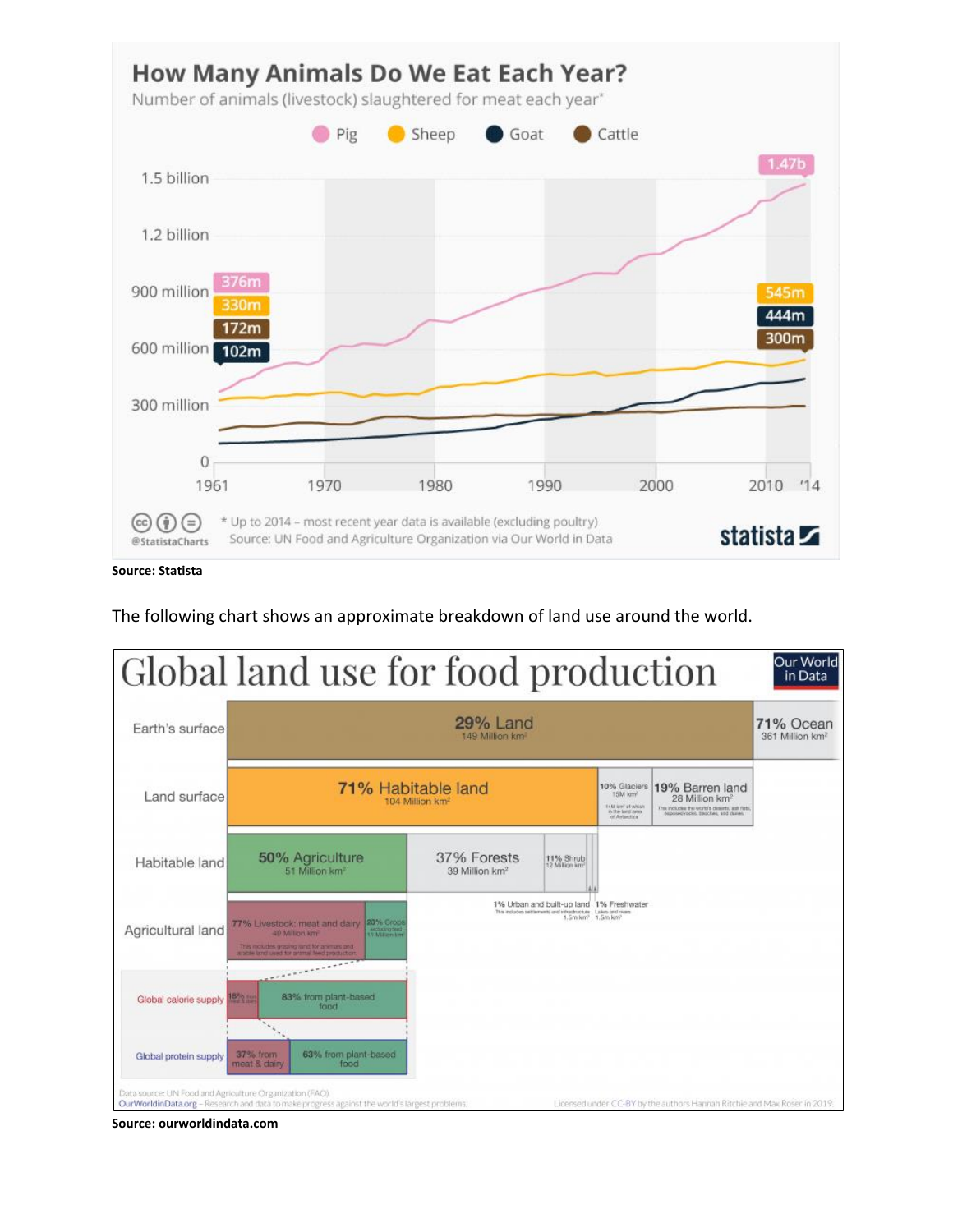You can see that land mass is finite, that the amount needed for farming is not growing, and what's currently available will need to feed another two billion people over the next few decades.

Solutions to our increased needs will include greater use of fertilizers, improved irrigation, improvements to productivity, eliminating waste and minimizing energy requirements. We believe this will be a fertile (pun intended) investment theme for years to come.

## **Mining for Alpha in Minerals and Metals**

We will conclude our communique with a brief discussion of the potential for mined minerals and metals. Paramount to the discussion is a belief that the demand for alternative energy resources, electric vehicles, and technology could very well accelerate.

The following flow chart illustrates the role of non-fuel minerals in the US economy in 2019.



**Source: US Geological Survey and the US Department of Commerce**

The roles are growing. Arsenic, Gallium, and Germanium are commonly used in solar cells. Aluminum and rare earth elements are used in wind turbines. Unfortunately, most if not all these minerals are imported, and in many cases, China is the dominant producer. The following chart illustrates the value of battery metals used in electric vehicles worldwide.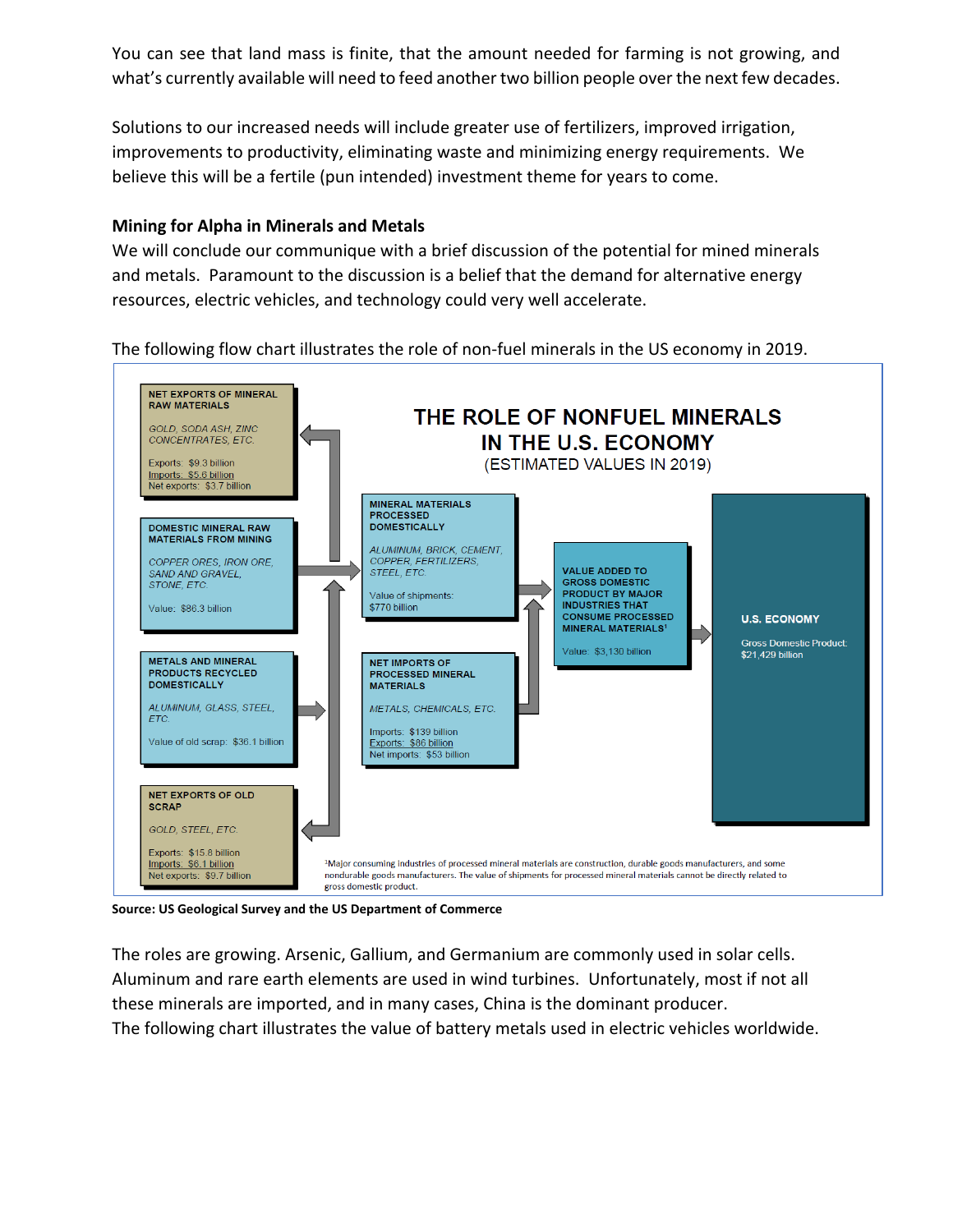

**Source: mining.com**

EV sales represented only 2.5% of world auto sales in 2019 and about 3% in the first half of 2020. As you can surmise, EV growth could be considerable. In 2020 Tesla sold 500,000 vehicles and today the stock price indicates a market cap of \$813 billion or \$1,640,000,000 per vehicle sold. General Motors sold 2.5 million vehicles in 2020 and has a market cap today of \$76 billion or \$30,400 per vehicle sold. Hmm! However, GM, Ford and most of the major car manufacturers are entering the EV space with massive investments and massive plans. Selling cars will always be a competitive business with low margins, while the demand for the ingredients to make the EV operable could continue to be less so.

The following table shows the incremental demand for commodities used in EV production.